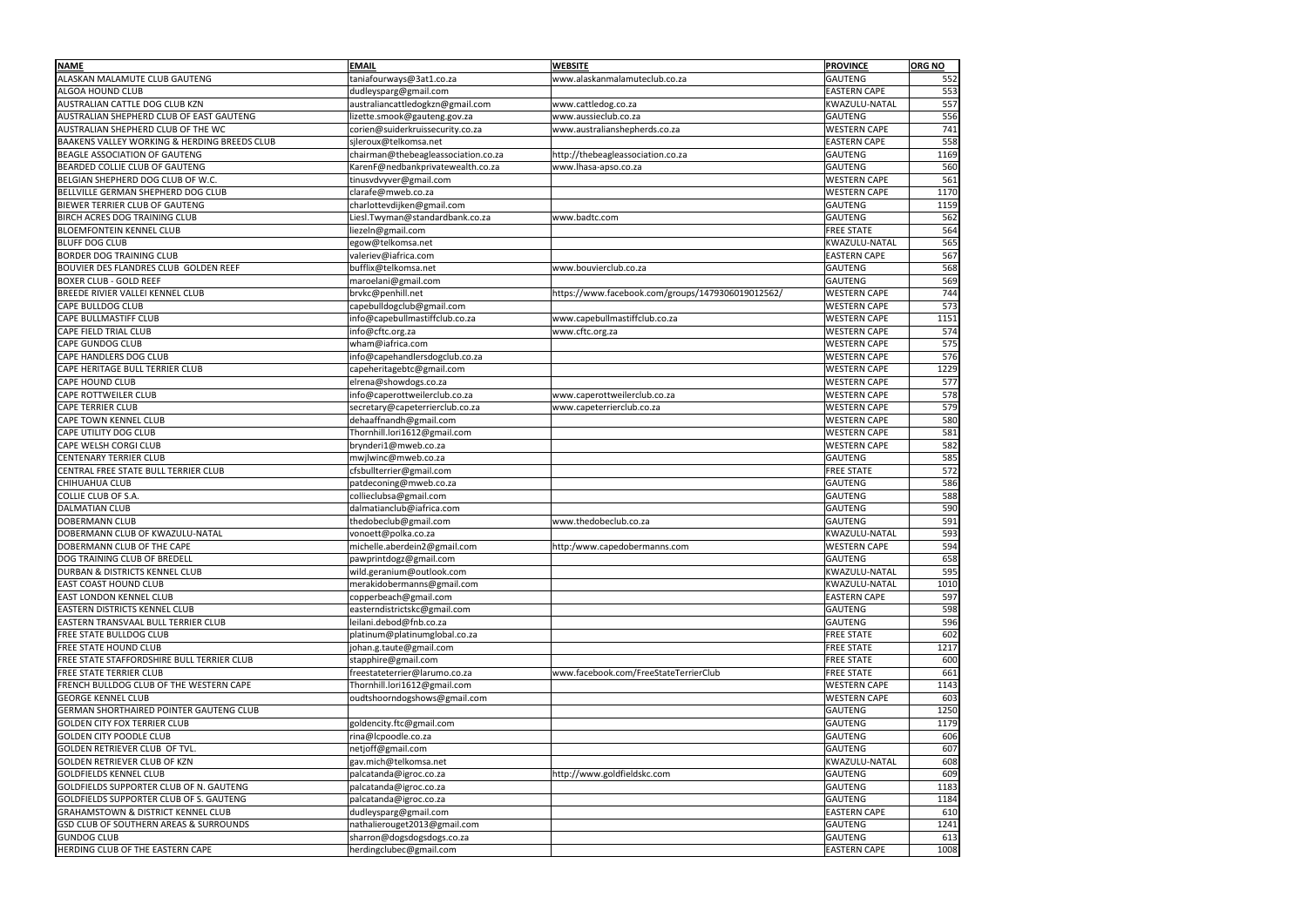| <b>HIBISCUS KENNEL CLUB</b>                        | ninette.smith@gmail.com             |                                         | KWAZULU-NATAL       | 614  |
|----------------------------------------------------|-------------------------------------|-----------------------------------------|---------------------|------|
| HIGHVELD BELGIAN SHEPHERD DOG CLUB                 | shows@highveldbelgianshepherd.co.za |                                         | <b>GAUTENG</b>      | 615  |
| <b>HIGHVELD GSD &amp; ABT CLUB</b>                 | highvelddogs@gmail.com              | www.highvelddogs.co.za                  | <b>GAUTENG</b>      | 616  |
| <b>HIGHVELD HOUND CLUB</b>                         | highveldscenthound@gmail.com        |                                         | <b>GAUTENG</b>      | 1153 |
| HIGHVELD POMERANIAN BREEDERS ASSOCIATION           | traciemm@gmail.com                  |                                         | <b>GAUTENG</b>      | 1204 |
| <b>HIGHVELD ROTTWEILER CLUB</b>                    | crout.melissa@gmail.com             |                                         | <b>GAUTENG</b>      | 618  |
| <b>HIGHVELD WHIPPET CLUB</b>                       | bryanakelly@mweb.co.za              |                                         | <b>GAUTENG</b>      | 727  |
| <b>HIGHWAY AGILITY CLUB</b>                        | highwayagilityclub@gmail.com        | www.highwayagilityclub.co.za            | KWAZULU-NATAL       | 1202 |
| <b>HIGHWAY KENNEL CLUB</b>                         | beardedcollies@iafrica.com          |                                         | KWAZULU-NATAL       | 619  |
| <b>HOCHLAND DOG CLUB</b>                           | marcvn95@yahoo.com                  |                                         | <b>NAMIBIA</b>      | 620  |
| <b>HOTTENTOTS HOLLAND KENNEL CLUB</b>              | hhkennelclub@gmail.com              |                                         | <b>WESTERN CAPE</b> | 621  |
| IGP CLUB OF NORTHERN AREAS                         | theo@ink-worx.co.za                 | http://saipo.webnode.com/all-about-ipo/ | <b>GAUTENG</b>      | 1141 |
| IGP TRAINING CLUB OF S.AREAS & SURROUNDS           | Nathalierouget2013@gmail.com        |                                         | <b>GAUTENG</b>      | 1226 |
| IRISH WOLFHOUND CLUB OF GAUTENG                    | caliburn@icon.co.za                 | www.irishwolfhoundclub.co.za            | <b>GAUTENG</b>      | 623  |
| JACARANDA CITY KENNEL CLUB                         | Imudge.1@gmail.com                  |                                         | <b>GAUTENG</b>      | 1175 |
| JOLLY DOG SCHOOL                                   | paddy@classicmail.co.za             | www.jollydogs.co.za                     | <b>GAUTENG</b>      | 624  |
| JUBILEE TOY DOG CLUB OF S.A.                       | JubileeTDC@gmail.com                |                                         | <b>GAUTENG</b>      | 625  |
| JUNIOR KENNEL CLUB OF GAUTENG                      | jrmiscia@iafrica.com                |                                         | <b>GAUTENG</b>      | 626  |
| KAFFRARIAN HOUND ASSOCIATION                       | belukhasibes@yahoo.com              |                                         | <b>EASTERN CAPE</b> |      |
| <b>KENNEL ASSOCIATION</b>                          |                                     |                                         | <b>WESTERN CAPE</b> | 627  |
|                                                    | drn.pwl@gmail.com                   |                                         |                     | 628  |
| KENNEL UNION OF SOUTHERN AFRICA                    | info@kusa.co.za                     |                                         | <b>WESTERN CAPE</b> | 1116 |
| KIMBERLEY KENNEL CLUB                              | liezeln@gmail.com                   |                                         | <b>FREE STATE</b>   | 629  |
| KLUN FRENCH BULLDOG CLUB OF GAUTENG                | a_mckechnie@mweb.co.za              | http://frenchbulldogsaclub.com          | <b>GAUTENG</b>      | 630  |
| KWAZULU-NATAL BOXER CLUB                           | briangail@telkomsa.net              |                                         | KWAZULU-NATAL       | 781  |
| KWAZULU-NATAL JUNIOR KENNEL CLUB                   | kznjuniorkennelclub@gmail.com       |                                         | KWAZULU-NATAL       | 1118 |
| KWAZULU-NATAL STAFF. BULL TERRIER CLUB             | tengeenie@mweb.co.za                |                                         | KWAZULU-NATAL       | 631  |
| <b>KZN CARTING CLUB</b>                            | dabe@vellutorottweilers.com         |                                         | KWAZULU-NATAL       | 555  |
| KZN DOG ATHLETICS ASSOCIATION                      | briangail@telkomsa.net              |                                         | KWAZULU-NATAL       | 632  |
| LABRADOR RETRIEVER KENNEL CLUB                     | dwayne@tfsholdings.co.za            | www.labclub.org.za                      | <b>GAUTENG</b>      | 633  |
| LIESBEEK KENNEL CLUB                               | natb1@telkomsa.net                  |                                         | <b>WESTERN CAPE</b> | 634  |
| LIMPOPO BULL TERRIER CLUB                          | limpopobullterrierclub@gmail.com    |                                         | <b>GAUTENG</b>      | 635  |
| MADIBA BAY AGILITY CLUB                            | roryshortland@gmail.com             |                                         | <b>EASTERN CAPE</b> | 636  |
| MARGATE KENNEL CLUB                                | ninette.smith@gmail.com             |                                         | KWAZULU-NATAL       | 637  |
| MATRIX GSD WESTERN CAPE                            | colleen.stoffberg@gmail.com         |                                         | <b>WESTERN CAPE</b> | 1212 |
| MERIDIAN ROTTWEILER LEAGUE                         | crout.melissa8@gmail.com            | www.mrl.co.za                           | <b>GAUTENG</b>      | 638  |
| MOTHER CITY POODLE CLUB                            | themothercitypoodleclub@gmail.com   |                                         | <b>WESTERN CAPE</b> | 1009 |
| MPUMALANGA BULLDOG CLUB                            | philip.leroux@sasol.com             |                                         | <b>GAUTENG</b>      | 1214 |
| N. VEREIN FUR DEUTSCHE HUNDE RASSEN(GERMAN BREEDS) | shnicks@lantic.net                  |                                         | <b>GAUTENG</b>      | 1176 |
| NATAL BORDER COLLIE CLUB                           | sienna1612@gmail.com                |                                         | KWAZULU-NATAL       | 643  |
| NATAL COAST KENNEL CLUB                            | keithsmith@iafrica.com              |                                         | KWAZULU-NATAL       | 645  |
| NATAL GSD CLUB                                     | carolvdbmtn@gmail.com               |                                         | KWAZULU-NATAL       | 646  |
| <b>NATAL GUNDOG CLUB</b>                           | labsrus@telkomsa.net                |                                         | KWAZULU-NATAL       | 647  |
| NATAL ROTTWEILER ASSOCIATION                       | secretary@natalrottweiler.co.za     | www.natalrottweiler.co.za               | KWAZULU-NATAL       | 782  |
| NATAL SPORTING HOUND ASSN.                         | merakidobermanns@gmail.com          |                                         | KWAZULU-NATAL       | 648  |
| <b>NATAL TERRIER CLUB</b>                          | scottj@telkomsa.net                 |                                         | KWAZULU-NATAL       | 649  |
| NATAL WORKING & HERDING BREEDS ASSN.               | sheila@itshobadbn.co.za             |                                         | KWAZULU-NATAL       | 652  |
| <b>NORTH STAR GSD CLUB</b>                         |                                     |                                         | <b>WESTERN CAPE</b> | 1248 |
| NORTH WEST GSD CLUB                                | jan.louwies03@gmail.com             |                                         | <b>GAUTENG</b>      | 1201 |
| NORTH WEST STAFF. B/T CLUB                         | nwsbtc@gmail.com                    | http://nwsbtc.co.za                     | <b>GAUTENG</b>      | 656  |
| NORTHERN AREAS FRENCH BULLDOG CLUB                 | sitavosloo@gmail.com                |                                         | <b>GAUTENG</b>      | 1161 |
| <b>NORTHERN AREAS TERRIER CLUB</b>                 | adele@larumo.co.za                  |                                         | <b>GAUTENG</b>      | 617  |
| NORTHERN BOXER CLUB                                | karins@bpl.za.com                   |                                         | <b>GAUTENG</b>      | 1223 |
| NORTHERN FREE STATE BULL TERRIER CLUB              | nfsbullterrierclub@gmail.com        | www.nfsbullterrierclub.com              | <b>FREE STATE</b>   | 654  |
| NORTHERN FREE STATE KENNEL CLUB                    | mydogs@vodamail.co.za               |                                         | <b>FREE STATE</b>   | 639  |
| NORTHERN NATAL KENNEL CLUB                         | tengeenie@mweb.co.za                |                                         | KWAZULU-NATAL       | 659  |
| NORTHERN TRANSVAAL BULL TERRIER CLUB               | carla.swart24@gmail.com             | www.ntbullterriers.co.za                | <b>GAUTENG</b>      | 641  |
| NORTHERN TSHWANE KENNEL CLUB                       | ripplechief@gmail.com               |                                         | <b>GAUTENG</b>      | 660  |
| ORION KENNEL CLUB OF GAUTENG                       | mini@eject.co.za                    |                                         | <b>GAUTENG</b>      | 1180 |
| OUTENIQUA KENNEL CLUB                              | oudtshoorndogshows@gmail.com        |                                         | <b>WESTERN CAPE</b> | 662  |
| <b>OVERBERG KENNEL CLUB</b>                        | celeste@happyhelpers.co.za          |                                         | <b>WESTERN CAPE</b> | 1186 |
| PEKINGESE ASSOCIATION                              | pekingese.assoc@gmail.com           |                                         | <b>GAUTENG</b>      | 663  |
| PIETERMARITZBURG KENNEL CLUB                       | pmbkc@mweb.co.za                    |                                         | KWAZULU-NATAL       | 664  |
| PINETOWN GSD & ALL BREEDS TRAINING CLUB            | sherryann50@gmail.com               | www.pinetowndogclub.co.za               | KWAZULU-NATAL       | 665  |
|                                                    |                                     |                                         |                     |      |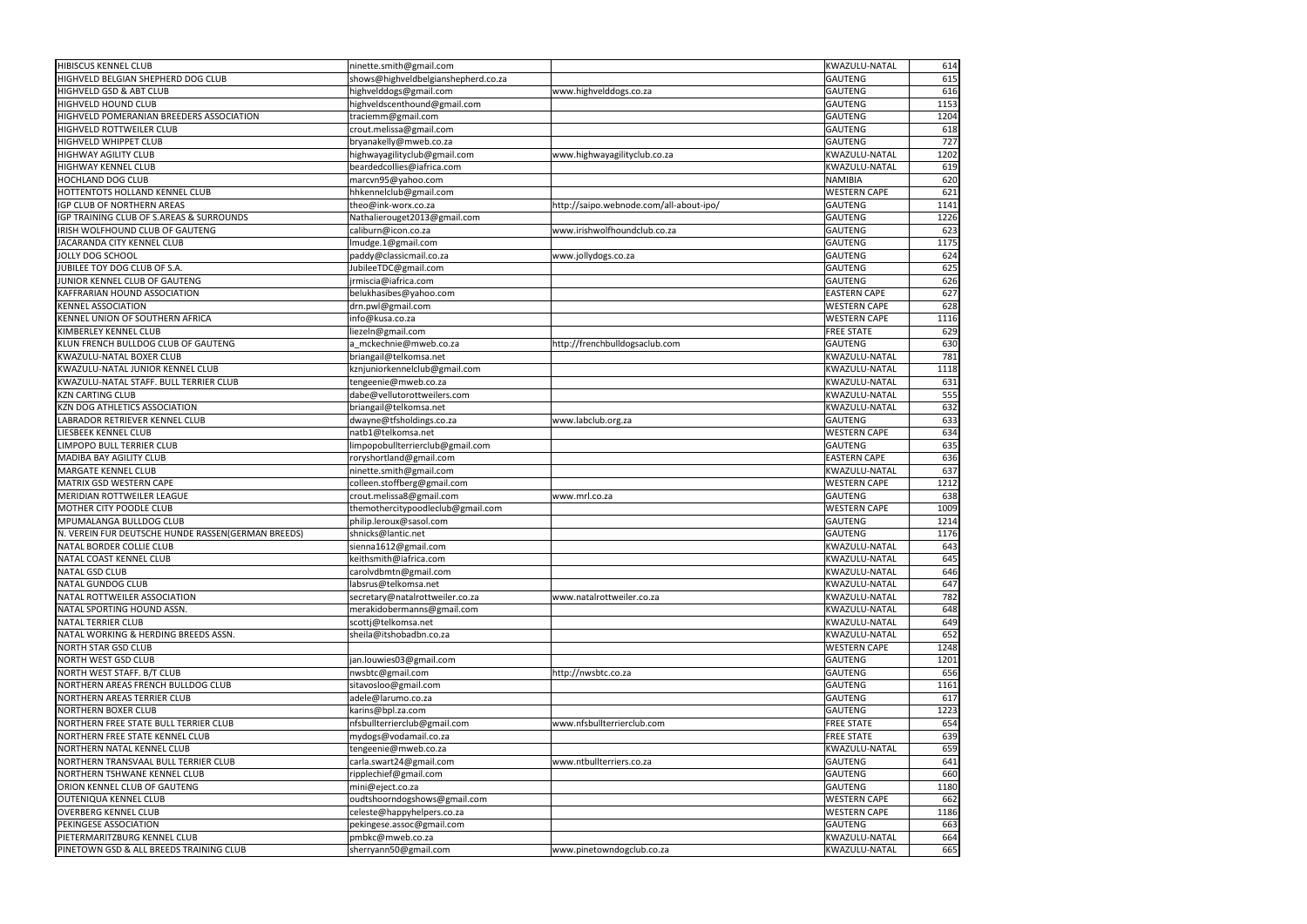| POMERANIAN CLUB OF GAUTENG                         | pomsxantah@gmail.com                             |                                      | GAUTENG             | 1166 |
|----------------------------------------------------|--------------------------------------------------|--------------------------------------|---------------------|------|
| PORT ELIZABETH KENNEL CLUB                         | jawdee1@outlook.com                              | www.pekc.synthasite.com              | <b>EASTERN CAPE</b> | 666  |
| PORT REX KENNEL CLUB                               | solbakkenscotties@gmail.com                      |                                      | <b>EASTERN CAPE</b> | 668  |
| PRAETOR ROTTWEILER CLUB OF TSHWANE                 | secretary@praetorrottweiler.co.za                | www.praetorrottweiler.co.za          | <b>GAUTENG</b>      | 1133 |
| PRETORIA KENNEL CLUB                               | shnicks@lantic.net                               |                                      | <b>GAUTENG</b>      | 669  |
| PRETORIA SHEPHERD DOG CLUB                         | ptashepherddogclub@gmail.com                     | www.pretoriashepherddogclub.co.za    | <b>GAUTENG</b>      | 670  |
| PRETORIA STAFFORDSHIRE BULL TERRIER CLUB           | info@psbtc.co.za                                 | www.psbtc.co.za                      | <b>GAUTENG</b>      | 671  |
| PRETORIA TOY DOG BREEDERS CLUB                     | rcfourie@intekom.co.za                           |                                      | <b>GAUTENG</b>      | 672  |
| QUEENSTOWN & DISTRICT KENNEL CLUB                  | nvandyk@ecdc.co.za                               |                                      | <b>EASTERN CAPE</b> | 674  |
| QUINERA WORKING & HERDING BREEDS CLUB              | solbakkenscotties@gmail.com                      |                                      | <b>EASTERN CAPE</b> | 675  |
| RAINBOW HUNGARIAN VIZSLA CLUB                      | admin@vizslaclub.co.za                           |                                      | <b>GAUTENG</b>      | 1213 |
| <b>ROODEPOORT &amp; DISTRICTS KENNEL CLUB</b>      | roodepoortkc@gmail.com                           |                                      | <b>GAUTENG</b>      | 678  |
| <b>ROTEK GSD CLUB OF NORTHERN AREAS</b>            | rotekclub@gmail.com                              |                                      | <b>GAUTENG</b>      | 1006 |
| ROTTWEILER WORKING & BREEDING ASSN. OF GAUTENG     | chairperson@rwba.co.za                           | www.rwba.co.za                       | <b>GAUTENG</b>      | 679  |
| SA ALSATIAN CLUB                                   | julesgordon973@gmail.com                         |                                      | <b>GAUTENG</b>      | 681  |
| <b>SA BULL TERRIER CLUB</b>                        | SABTCinfo@gmail.com                              | www.bullterriersouthafrica.com       | <b>GAUTENG</b>      | 682  |
| SA BULLDOG CLUB                                    | info@waldgroender.co.za                          | www.sabulldogclub.bravehost.com      | <b>GAUTENG</b>      | 683  |
| <b>SA DACHSHUND CLUB</b>                           | petraandmatthew13@gmail.com                      | www.dachshund.co.za                  | <b>GAUTENG</b>      | 684  |
|                                                    |                                                  |                                      | <b>GAUTENG</b>      | 685  |
| SA GREAT DANE ASSN<br>SA LADIES KENNEL ASSOCIATION | yolanda.beukes@gmail.com<br>saladieska@gmail.com | www.greatdane.co.za                  | <b>GAUTENG</b>      |      |
|                                                    |                                                  |                                      |                     | 686  |
| SA RHODESIAN RIDGEBACK CLUB                        | shangara@icon.co.za                              |                                      | <b>GAUTENG</b>      | 687  |
| SA SHORT-LEGGED & WORKING TERRIER CLUB             | kiala1@telkomsa.net                              |                                      | <b>GAUTENG</b>      | 688  |
| SAINT BERNARD ASSOCIATION OF NORTHERN GAUTENG      | pvanderwatt@vanderwattca.co.za                   |                                      | <b>GAUTENG</b>      | 1174 |
| SAINT BERNARD CLUB OF TRANSVAAL                    | saintbernardclubsa@netactive.co.za               | www.saintbernardclubsa.co.za         | <b>GAUTENG</b>      | 689  |
| <b>SASOLBURG KENNEL CLUB</b>                       | myjeffs@global.co.za                             |                                      | <b>FREE STATE</b>   | 690  |
| <b>SCHIPPERKE CLUB</b>                             | paddy@classicalmail.co.za                        |                                      | <b>GAUTENG</b>      | 691  |
| SCHNAUZER CLUB OF GAUTENG                          | info@schnauzerclub.co.za                         | www.schnauzerclub.co.za              | <b>GAUTENG</b>      | 692  |
| SHAR PEI CLUB OF GAUTENG                           | anneke.vanderwalt@volvocars.com                  | www.sharpei.org.za                   | <b>GAUTENG</b>      | 693  |
| SHETLAND SHEEPDOG CLUB                             | nschoeman@live.com                               | www.sheltie.co.za                    | <b>GAUTENG</b>      | 694  |
| SIBERIAN HUSKY CLUB OF GAUTENG                     | siberianhuskyclubgp@gmail.com                    |                                      | <b>GAUTENG</b>      | 695  |
| SIEGERHUNDE GERMAN SHEPHERD DOG CLUB               | sabrunner@gmail.com                              |                                      | KWAZULU-NATAL       | 1235 |
| SOUTH CAPE IGP CLUB                                | crkritzinger@gmail.com                           |                                      | <b>WESTERN CAPE</b> | 1190 |
| SPORTING DOGS' ASSOCIATION                         | sportingdogsassociation@gmail.com                |                                      | <b>GAUTENG</b>      | 697  |
| STAFFORDSHIRE BULL TERRIER CLUB OF TVL             | eurika.vanheerden@necsa.co.za                    |                                      | <b>GAUTENG</b>      | 698  |
| SWARTLAND KENNEL CLUB                              | swartlandkc@yebo.co.za                           |                                      | <b>WESTERN CAPE</b> | 1137 |
| <b>TECKEL CLUB</b>                                 | teckelsa@gmail.com                               |                                      | <b>GAUTENG</b>      | 699  |
| TERRIER CLUB - EASTERN CAPE                        | mikedawkins21@gmail.com                          |                                      | <b>EASTERN CAPE</b> | 700  |
| TKC KENNEL CLUB                                    | colleen@barvic.co.za                             |                                      | <b>GAUTENG</b>      | 702  |
| TOY DOG BREEDERS ASSOCIATION                       | toydogbreeders@gmail.com                         |                                      | <b>GAUTENG</b>      | 703  |
| TRANSVAAL BORZOI CLUB                              | glengarrif@vodamail.co.za                        |                                      | <b>GAUTENG</b>      | 704  |
| TRANSVAAL COCKER SPANIEL CLUB                      | perik@jdg.co.za                                  |                                      | <b>GAUTENG</b>      | 709  |
| TRANSVAAL FIELD TRIAL ASSN.                        | wynne@icon.co.za                                 |                                      | GAUTENG             | 705  |
| TRANSVAAL HPR FIELD TRIAL CLUB                     | slangvil@iafrica.com                             | www.german-shorthaired-pointer.co.za | GAUTENG             | 710  |
| TRANSVAAL MIDLANDS KENNEL CLUB                     | vanheerdenaj@telkomsa.net                        |                                      | <b>GAUTENG</b>      | 706  |
| TRANSVAAL TERRIER CLUB                             | tvlterrier@larumo.co.za                          |                                      | <b>GAUTENG</b>      | 707  |
| TRANSVAAL WORKING TRIALS ASSN.                     | TWTAdogs@gmail.com                               |                                      | <b>GAUTENG</b>      | 708  |
| UITENHAGE KENNEL CLUB                              | uitenhagekennelclub@gmail.com                    |                                      | <b>EASTERN CAPE</b> | 711  |
| UMBOGINTWINI DOG TRAINING CLUB                     | navedwards@yebo.co.za                            | www.twinidogtraining.co.za           | KWAZULU-NATAL       | 712  |
| UTILITY BREEDS CLUB OF GAUTENG                     | lhasahearts@gmail.com                            |                                      | <b>GAUTENG</b>      | 701  |
| <b>VEREENIGING &amp; DISTRICTS KENNEL CLUB</b>     | vereenigingkc1@gmail.com                         |                                      | <b>GAUTENG</b>      | 715  |
| VEREIN FUR DEUTSCHE SCHAFERHUND                    | wallnerernst@gmail.com                           |                                      | <b>NAMIBIA</b>      | 716  |
| <b>VICTORY TOY DOG CLUB</b>                        | joan@rhodes.org.za                               |                                      | <b>WESTERN CAPE</b> | 717  |
| WALMER & SUBURBAN KENNEL CLUB                      | judy.lincey@axxess.co.za                         |                                      | <b>EASTERN CAPE</b> | 721  |
| WEIMARANER KLUB OF GAUTENG                         | admin@weimaraner.co.za                           | www.weimaraner.co.za                 | <b>GAUTENG</b>      | 722  |
| <b>WEST COAST KENNEL CLUB</b>                      | elrena@showdogs.co.za                            |                                      | <b>WESTERN CAPE</b> | 1135 |
| WESTERN CAPE STAFFORDSHIRE BULL TERRIER CLUB       | jumariek@yahoo.co.uk                             | www.staffieclub.co.za                | <b>WESTERN CAPE</b> | 718  |
| <b>WESTERN GAUTENG KENNEL CLUB</b>                 | de_taranto@hotmail.com                           |                                      | <b>GAUTENG</b>      | 723  |
| <b>WESTERN PROVINCE BOXER CLUB</b>                 | secretary@wpbc.co.za                             | www.wpbc.co.za                       | <b>WESTERN CAPE</b> | 724  |
| <b>WESTERN PROVINCE BULL TERRIER CLUB</b>          | wpbtc1@gmail.com                                 | www.wpbullterrier.club               | <b>WESTERN CAPE</b> | 719  |
| <b>WESTERN PROVINCE KENNEL CLUB</b>                | wpkclub@gmail.com                                |                                      | <b>WESTERN CAPE</b> | 725  |
| WESTERN PROVINCE ROTTWEILER CLUB                   | rottlerhof@webmail.co.za                         | www.wprc.org.za                      | <b>WESTERN CAPE</b> | 720  |
| <b>WESTERN SUBURBS DOG SCHOOL</b>                  | jodes@telkomsa.net                               |                                      | <b>EASTERN CAPE</b> | 726  |
| WHALE COAST KENNEL CLUB                            | arinafyfer@gmail.com                             |                                      | <b>WESTERN CAPE</b> | 1187 |
|                                                    |                                                  |                                      |                     |      |